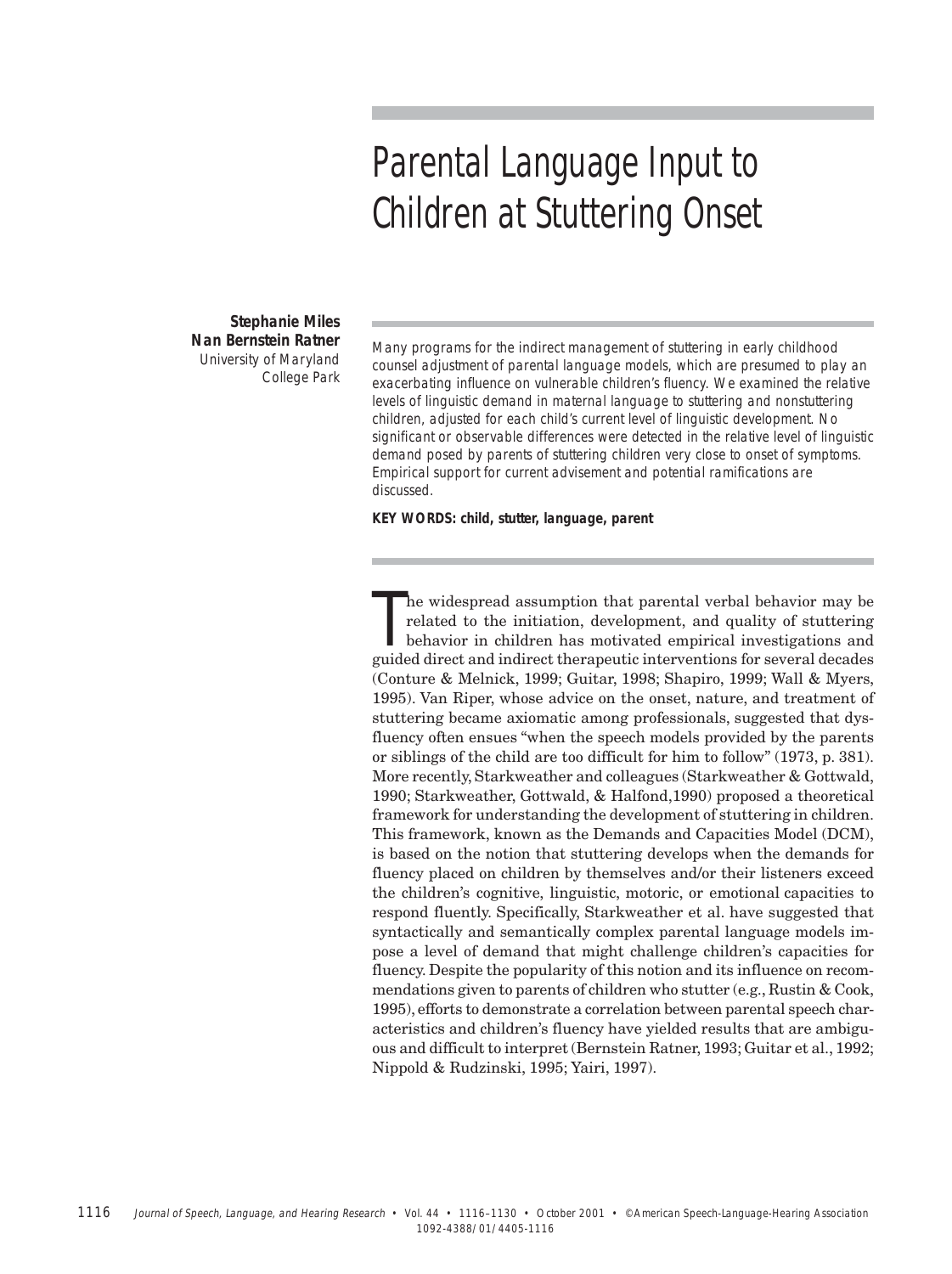## **Parental Speech Style and Children's Fluency**

The bulk of the literature on parent-child interaction and stuttering has sought to determine whether specific parental verbal behaviors such as rate, turntaking, lexical and syntactic characteristics, and other aspects of parental conversational style enhance or aggravate children's fluency. Few of these behaviors have motivated as much investigation as that of parental speech rate. Although numerous comparison and intervention studies have examined this aspect of parental verbal interaction, they have neither demonstrated unequivocally that rapid parental speech rates exacerbate stuttering in children nor generated conclusive evidence of rate differences among mothers of children who stutter and mothers of normally fluent children (Kelly & Conture, 1992; Kloth et al., 1995; Meyers & Freeman, 1985a, 1995b, 1995c; Schulze & Johannsen, 1991; Stephenson-Opsal & Bernstein Ratner, 1988; Yaruss & Conture, 1995). Other factors thought to heighten communicative time pressure and demand, including interruptions, "simultalk" (the degree to which turns in a conversation overlap, such that speakers are talking simultaneously), decreased interspeaker latency, and question-asking, have proven equally challenging to link to fluency failure in children (Bernstein Ratner, 1992; Kelly & Conture, 1992; Langlois, Hanrahan, & Inouye, 1986; Newman & Smit, 1989; Weiss & Zebrowski, 1991; Wilkenfeld & Curlee, 1997).

## **Parental Linguistic Behaviors and Children's Fluency**

Various attributes of parental linguistic behavior also have been the subject of research on parent-child interactions and stuttering, although significantly more attention has been given to examining linguistic differences among stuttering and normally fluent children. Given that clinicians frequently advise parents of children who stutter or who are suspected of having a stuttering problem to simplify their speech, it seems important to determine (a) whether parents of children who stutter and fluent children actually differ in the semantic/syntactic complexity of their linguistic input, and (b) whether this aspect of linguistic input has any observable or definable impact on children's fluency.

Prior investigations of potential linguistic differences in parents of stuttering and normally fluent children primarily have compared either the distributions of various linguistic forms in their speech (e.g., relative use of interrogatives, negatives, imperatives) (Kasprisin-Burrelli, Egolf, & Shames, 1972; Langlois, Hanrahan, & Inouye, 1986). Others have addressed the length and/or linguistic complexity of their utterances (Kloth et al., 1995; Yaruss & Conture, 1995). Langlois, Hanrahan, and Inouye (1986) noted that mothers of children who stutter used more imperative and interrogative utterances than the comparison-group mothers, who used more statements. This finding was used as support for the notion of linguistic differences between parents of stuttering and normally fluent children and, ultimately, as support for offering specific advice regarding linguistic and stylistic adjustments to parents of children who stutter. However, as with much of the literature on parentchild interactions and stuttering, these results were based on data from a small sample of children who stutter and their mothers, with a wide range of ages represented among the children. Both of these factors impede the generalization of these outcomes much beyond the participants themselves. Furthermore, studies such as this one, in which the amount of time elapsed since the onset of stuttering symptoms varies widely among participants, do not contribute much to our deconstruction of the "chicken/egg phenomenon," as it relates to parent-child interactions and stuttering. That is, if we hypothesize that parents' communicative interactions with their children might change because of the stuttering, it seems clear that such adjustments would evolve over time and vary in nature and degree as the stuttering behavior was further instantiated. Conversely, if a pattern of verbal behaviors that differentiated parents of children who would later be diagnosed as having a stuttering problem from parents of fluent children were observed *before* the onset of stuttering, these behaviors would most likely not be responses to any overt speechrelated differences in the children. Rather, they might be proposed as causal factors in the onset of stuttering. It is much more challenging to tease out who is influencing whom *after* the onset of stuttering. Characteristics of parental input are just as likely to change in response to the child's dysfluencies as they are to affect the child's fluency (Bernstein Ratner, 1993; Kelly, 1993).

To better evaluate the presence of linguistic differences among mothers of children who would go on to stutter and mothers of fluent children, Kloth et al. (1995) developed a prospective study in which they examined communicative behaviors of mothers of preschool children at elevated genetic risk for stuttering. Children were considered at risk for developing a stuttering problem if at least one of their parents was a diagnosed stutterer. Speech samples of all mothers were collected before any child had been diagnosed as having a stuttering problem. One year later, samples were compared between mothers whose children were diagnosed as stutterers and those whose children remained normally fluent. The authors observed that mothers of children who were diagnosed as having a stuttering problem one year after the study did not differ significantly from mothers of children who remained fluent on measures of speech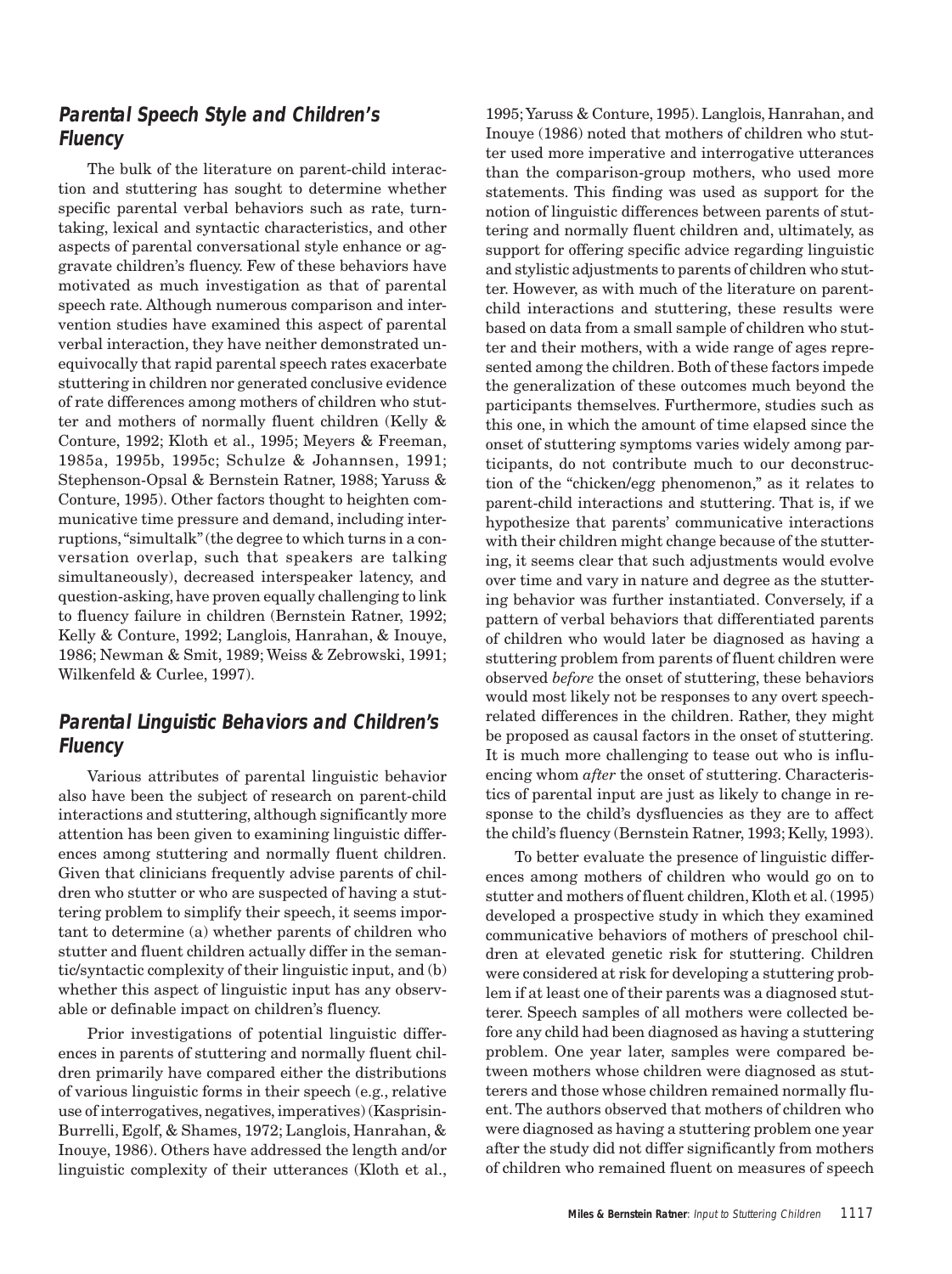rate or communicative style (e.g., non-intervening, explaining, directing). However, mothers of the future stutterers were found to use significantly less complex language (i.e., shorter mean lengths of utterance) than mothers of fluent children. This outcome is counter to popular claims that children whose parents use more complex language are more susceptible to developing a stuttering problem; therefore the claim warrants additional investigation.

Furthermore, although the prospective design used by Kloth et al. would be challenging to replicate, the study underscores the need to take parent-child speech samples as close to the onset of stuttering symptoms as possible. Doing so will help us to separate the influence of preexisting (i.e., preceding onset) parent variables on children's verbal behavior from parental behaviors that develop after the onset of, and in reaction to, children's stuttering.

In addition to the methodological problems inherent in studying groups of children with widely varying elapsed time post onset of stuttering, the heterogeneity of the stuttering population and the multidimensionality of the disorder further limit generalization of findings regarding various aspects of parent-child interactions beyond individuals or subgroups (Kelly, 1993). These issues appear to have prompted a shift in focus from making between-group comparisons of parent behaviors to analyzing these variables on a more individual basis. Yaruss and Conture (1995) attempted to more clearly pinpoint the effects of parental speaking rates and utterance lengths on children's fluency by measuring differences in these variables both across groups (mothers of children who stutter and mothers of normally fluent children) *and* in adjacent parent-child utterances within dyads. A significant positive correlation was found between the children's Total Overall Scores on the Stuttering Severity Instrument (SSI) and dyadic speaking rate differences (i.e., difference between the speech rates of a parent and child). In other words, the greater the difference between specific parent and child speech rates, the more severely the child stuttered. As significant differences were not evident in speaking rates of mothers of children with mild versus moderate dysfluencies or in the rates of these children themselves, it appeared that the degree of the *dyadic* difference in rate was the characteristic that best distinguished these groups. The authors' evaluation of dyadic differences, in addition to group comparisons, reflects an acknowledgment of the heterogeneity of this population and should continue to guide research on stuttering.

Research outcomes, to date, on parent-child interactions and stuttering present a scattered picture, with no definitive evidence of inherent differences between parents of children who stutter and parents of fluent children. What remains clear is the need for additional studies that examine individual cases and subgroups because of the inadequacy of group summaries in delineating relationships among parent-child behaviors (Nippold, 1990; Schwartz & Conture, 1988; Watkins & Yairi, 1997). Additionally, selection of participants close to the time of onset of stuttering is critical if we are to examine differences in parent behaviors before they have been (overly) shaped by the children's dysfluencies.

With respect to specific aspects of parent-child interactions, the literature seems to be disproportionately attentive to a small set of variables implicated as sources of communicative time pressure (e.g., parental speech rate, interspeaker latency). Investigations pertaining to the influence of parental *linguistic* input—syntactic and semantic—on children's fluency are relatively sparse, although clinicians continue to advise parents of children who stutter to simplify their linguistic input as a means of promoting fluency. There is a large extant literature supporting relationships between parental language characteristics and children's development of language, making the study of linguistic input to children who stutter quite relevant to clinical advisement, because such advisement may not only be not efficacious, but potentially harmful to the child's communicative development. Specifically, evidence from language acquisition literature strongly links patterns of adult input to outcome performance on various language measures by children (Bruner, 1983; Gleitman, Newport, & Gleitman, 1984; Murray, Johnson, & Peters, 1990).

## **Analysis of Parental Speech to Children Developing Language**

There is no shortage of evidence that parents adapt various features of their language to the developmental level of their children. Studies that have examined language characteristics of parental speech to children have used a number of different measures to analyze parents' language characteristics. These analyses have been undertaken across all linguistic domains, including phonology, morphology, lexicon, semantics, syntax, pragmatics, and paralinguistics. In this section, some such measures are reviewed, and their relative value assessed. Specifically, analyses of syntactic and lexical characteristics of parents' speech to children will be reviewed here, as these areas are the focus of the present study.

#### **Syntax**

Mothers generally reduce the length and complexity of their utterances when speaking to their young children (Rondal, 1985; Snow, 1972). Mean Length of Utterance (MLU; Brown, 1973) is one of the most regularly cited measures of syntactic proficiency in the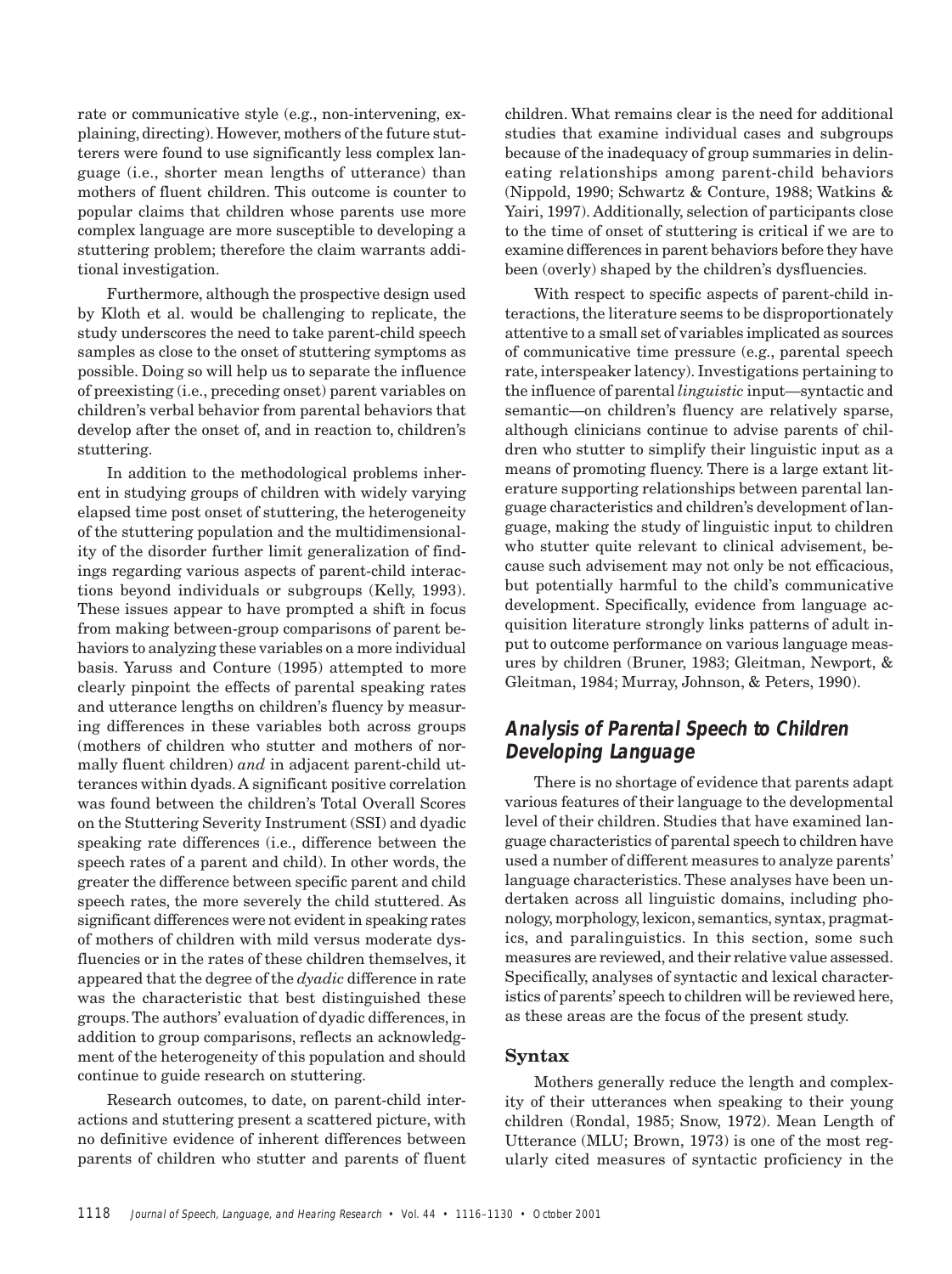literature on language development. Although it is considered only a "gross index of language development" (Bloom & Lahey, 1978), MLU has been strongly and reliably correlated with age both in normally developing children and in children with cognitive and linguistic impairments (Brown, 1973; Klee, 1992; Miller & Chapman, 1981; Snow, 1986). Although this measure's sensitivity to grammatical development appears to plateau beyond MLU 4.0 (morphemes), it is commonly used in studies on parental speech to children, especially in comparing the syntactic complexity of parents' language to that of their children (Rondal, 1985).

Although it appears less frequently in language acquisition literature than does MLU, Mean Pre-Verb Length (MPVL) has also been used to estimate the syntactic complexity of parents' and children's speech (Bernstein Ratner, 1992; Cross, 1977; Fey, Leonard, & Wilcox, 1981; Sachs & Devin, 1976; Snow, 1972). MPVL, calculated as the number of morphemes before the main verb in each clause, has been positively correlated with age in children (Cross, 1977). Further, Snow (1972) demonstrated significant differences in MPVL for mothers' speech to 2-year-old versus 10-year-old children and suggested that it might be a more sensitive measure of syntactic complexity than MLU, as it scores for leftbranching and center-embedding. Other measures used in studies on language acquisition to analyze syntactic complexity have provided a more global representation of syntactic proficiency.

One such measure was developed by Blake, Quartaro, and Onerati (1993) and codes language samples for the presence of adult grammatical elements on four levels: clause, phrase, word, and phrasal expansion. This measure has been employed in a growing number of recent studies examining mother-child interaction, both within and outside the field of stuttering (e.g., Bonelli, Dixon, Bernstein Ratner, & Onslow, 2000; Melnick & Conture, 2000; Botting, Conti-Ramsden, & Crutchley, 1997). Instructions for coding this measure (referred to as SYNCOM in this paper) are provided in the Appendix. Unlike MLU and MPVL, SYNCOM is sensitive to syntactic variations that might differentiate adults' speech and, therefore, might illustrate parents' syntactic adaptations when speaking to young children more accurately than MLU and MPVL.

#### **Lexicon**

Various aspects of lexical use have been examined in language acquisition literature. As is true for syntax, it is clear that mothers of children learning language adapt their lexical complexity to match closely the levels of complexity of their children's speech. Two fairly common indices of lexical complexity are (a) lexical diversity and (b) relative frequency of lexical terms.

Number of Different Words (NDW) is widely used as an estimate of children's lexical proficiency. It is calculated by totaling the number of different word types represented in a speech sample. Its adequacy as a measure of semantic diversity, or "lexical density" (Klee, 1992), has been suggested by a number of researchers (Klee, 1992; Templin, 1957; Watkins et al., 1995), who have demonstrated its positive correlation with age in both conversational and narrative samples. Its counterpart, Type-Token Ratio (computed by dividing the number of different words by the total number of words in a sample), has also been shown to vary in adults' speech to children of different ages, with lower values evident in parents' speech to younger children and higher values evident in their speech to older children. Diversity of lexical input has been strongly associated with children's vocabulary profiles and lexical growth (e.g., Bornstein, Haynes, & Painter, 1998).

Lexical rarity, or the relative complexity of vocabulary used by a speaker, has largely been used to characterize parents' speech to children learning language. Parents, and especially mothers, typically use vocabulary consisting of the most frequently occurring words in the language when speaking to young children (Rondal, 1985; Snow, 1972). Conversely, use of infrequent or rare words of the language has been thought to represent a form of conversational demand on children (Bernstein Ratner, 1988) and has been shown to affect the growth of children's expressive lexicons (Beals, 1997; Beals & Tabors, 1995). Lexical rarity is typically calculated by comparing the words used in a speech sample to a designated set of common words from a frequency list.

#### **Conversational Participation**

Yet one other related measure that has been investigated to evaluate parental language interactions with young children—albeit more broadly than measures of syntactic and lexical characteristics—is Mean Length of Turn (MLT). MLT is considered a "rough measure of conversational participation" (Sokolov & Snow, 1994, p. 34) and is thought to increase as children's conversational proficiency develops. MLT can be expressed as the mean number of words or utterances per turn.

This brief survey of approaches for analyzing parents' speech to young children illustrates the many aspects of parents' speech that are attuned to children's developmental levels. Although parents do closely match their language input to their children's linguistic proficiency, we know that this match is not exact. Researchers in language acquisition have suggested that slightly greater relative complexity of parents' speech is a critical factor in the children's development of language (Cross, 1977; Huttenlocher, 1998; Murray, Johnson, & Peters, 1990; Rondal, 1985).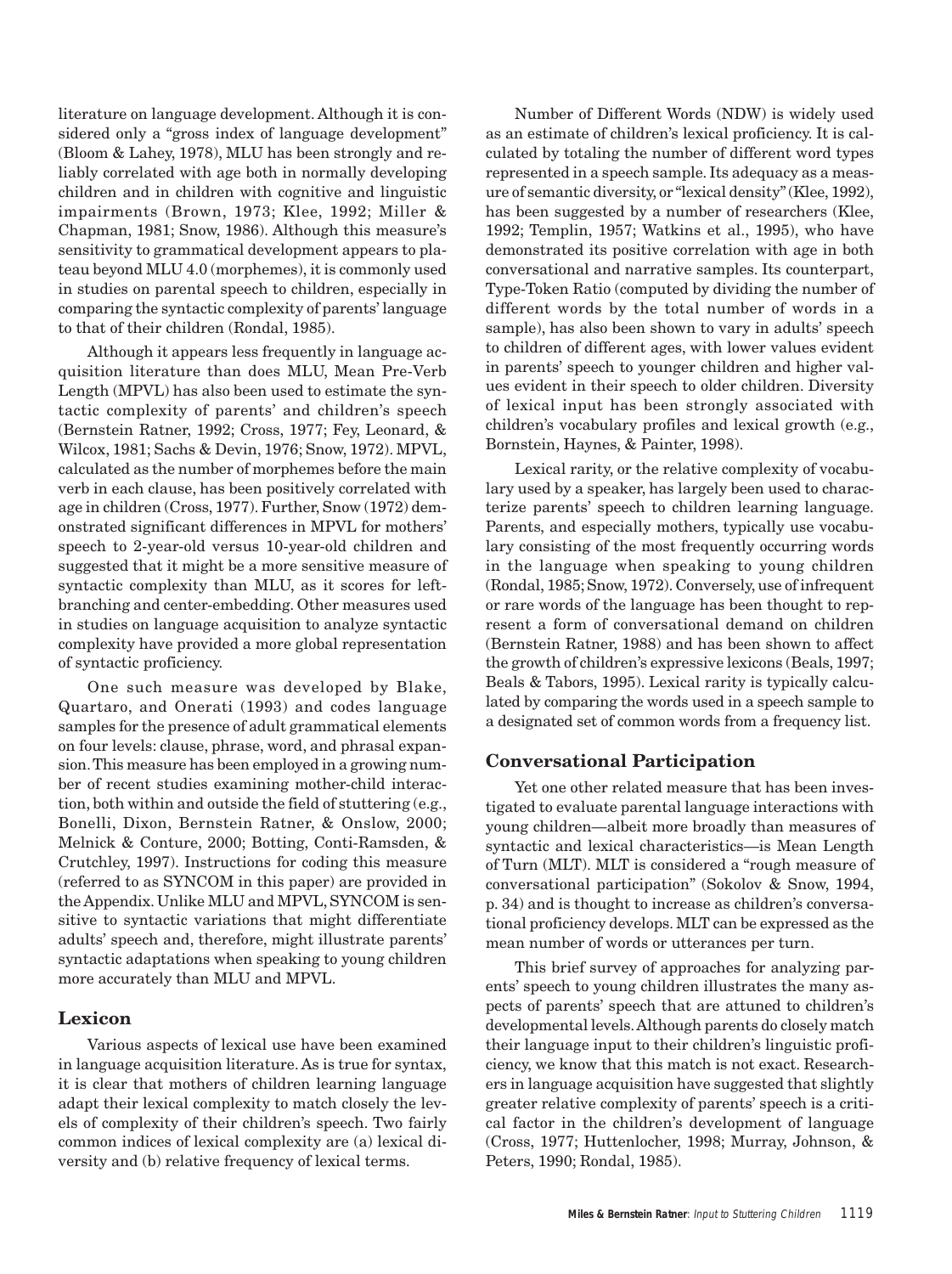Given prevailing assumptions regarding the interdependency of parental language characteristics and children's acquisition of language, the present study was undertaken to test claims that children who stutter experience linguistic demands imposed by sophisticated parental models. Specifically, we examined language differences among parents of children who stutter and parents of fluent children; differences between parentchild dyads within these groups were also examined. As research on parental linguistic input to children who stutter, to date, has focused primarily on the analysis of syntax and communicative intent, this study diverged and included measures of lexical diversity and rarity (word frequency) in the analyses, in addition to several broad measures of syntactic complexity. A measure of general communicative proficiency was included as well. These analyses were guided by two questions: (a) Do parents of children who stutter differ from parents of normally fluent children on measures of lexical diversity, rarity, and syntax? and (b) Do dyads of parents/ children who stutter and parents/nonstuttering children differ in the discrepancies between partners on these measures?

# **Method Participants**

Participants were 12 children (10 boys and 2 girls) who were diagnosed as having a stuttering problem; 12 age- (within 3 months CA), gender-, and SES-matched normally fluent comparison children; and the mothers of the children in these two groups. These children, who were recruited for a larger study, ranged in age from 27 to 48 months at the initial evaluation, with a mean age of  $36.7$  months  $(SD = 6.4)$  for children who stutter (CWS) and 35.5 months (*SD* = 4.9) for the children who did not stutter (CWDNS). The children came from middle- to upper-class families, with a mean level of maternal education of 16 years in each group. All children and their mothers were native monolingual speakers and used a standard dialect of American English. Interviews with the parents of CWS revealed that all children were within 3 months of stuttering onset at the time speech samples were collected. The mean elapsed time since onset of stuttering symptoms was  $2.75$  ( $SD = 0.97$ ) months. None of the children had a history of speech and language problems, apart from stuttering symptoms, nor had they been seen for a speech and language evaluation before the date of testing for this study.

## **Background Information for the Children**

Data pertaining to each participant's speech, language, and motor development and medical and social history were obtained through case history questionnaires that were completed by the children's mothers.

Analysis of spontaneous language samples gathered from mothers and CWS (procedure described below) revealed a mean stuttering frequency of 9.11% stuttered words for the children (range: 3%–25.5% stuttered words). For this calculation, the following phenomena were coded as stuttering behaviors: sound, syllable, and monosyllabic whole-word repetition, blocks, and prolongations. No fluent child demonstrated more than 2% stutter-like dysfluencies during evaluation.

All children participated in an extensive speechlanguage assessment protocol, the results of which have been summarized in Bernstein Ratner and Silverman (2000). All participants demonstrated receptive and expressive language skills within normal limits, as evidenced by their performance on a battery of standardized tests, including the Expressive One Word Picture Vocabulary Test–Revised (Gardner, 1990), the Peabody Picture Vocabulary Test–Revised (Dunn & Dunn, 1981), and two subtests of the Clinical Evaluation of Language Fundamentals–Preschool (Wiig, Secord, & Semel, 1992) (Word Structure and Linguistic Concepts). All children save one also demonstrated age-appropriate articulation skills, as determined by performance on the Goldman-Fristoe Test of Articulation (Goldman, R., & Fristoe, M., 1986). As reported in Bernstein Ratner & Silverman (2000), although the children in both groups performed solidly within the average range, the mean scores of CWS fell below those of CWDNS on every standardized measure, with these comparisons reaching significance for two measures (EOWPVT-R and CELF-P, Linguistic Concepts). No child demonstrated oral motor or hearing dysfunction by report or observation. Results of standardized tests are summarized in Table 1.

The mothers in the study completed two checklists pertaining to their children's linguistic and

**Table 1.** Children's mean percentile scores on standardized tests of language and articulation.

| Measure                            | м<br>(CWS) | м<br>(CWDNS) | Mann-Whitney<br>Wilcoxon Z |
|------------------------------------|------------|--------------|----------------------------|
| EOWPVT-R (percentile)              | 69.6       | 84           | $-1.7054*$                 |
| <b>CELF-P: Linguistic Concepts</b> | 48.31      | 75.3         | $-2.2498**$                |
| CELF-P: Word Structure             | 49.8       | 67.3         |                            |
| PPVT-R                             | 62.7       | 71.1         |                            |
| <b>GFTA</b>                        | 54.2       | 67.1         |                            |

Notes. EOWPVT-R = Expressive One-Word Picture Vocabulary Test– Revised, CELF-P = Clinical Evaluation of Language Fundamentals– Preschool, PPVT-R = Peabody Picture Vocabulary Test–Revised, GFTA = Goldman-Fristoe Test of Articulation

| p < 0.05 |
|----------|
| p < 0.02 |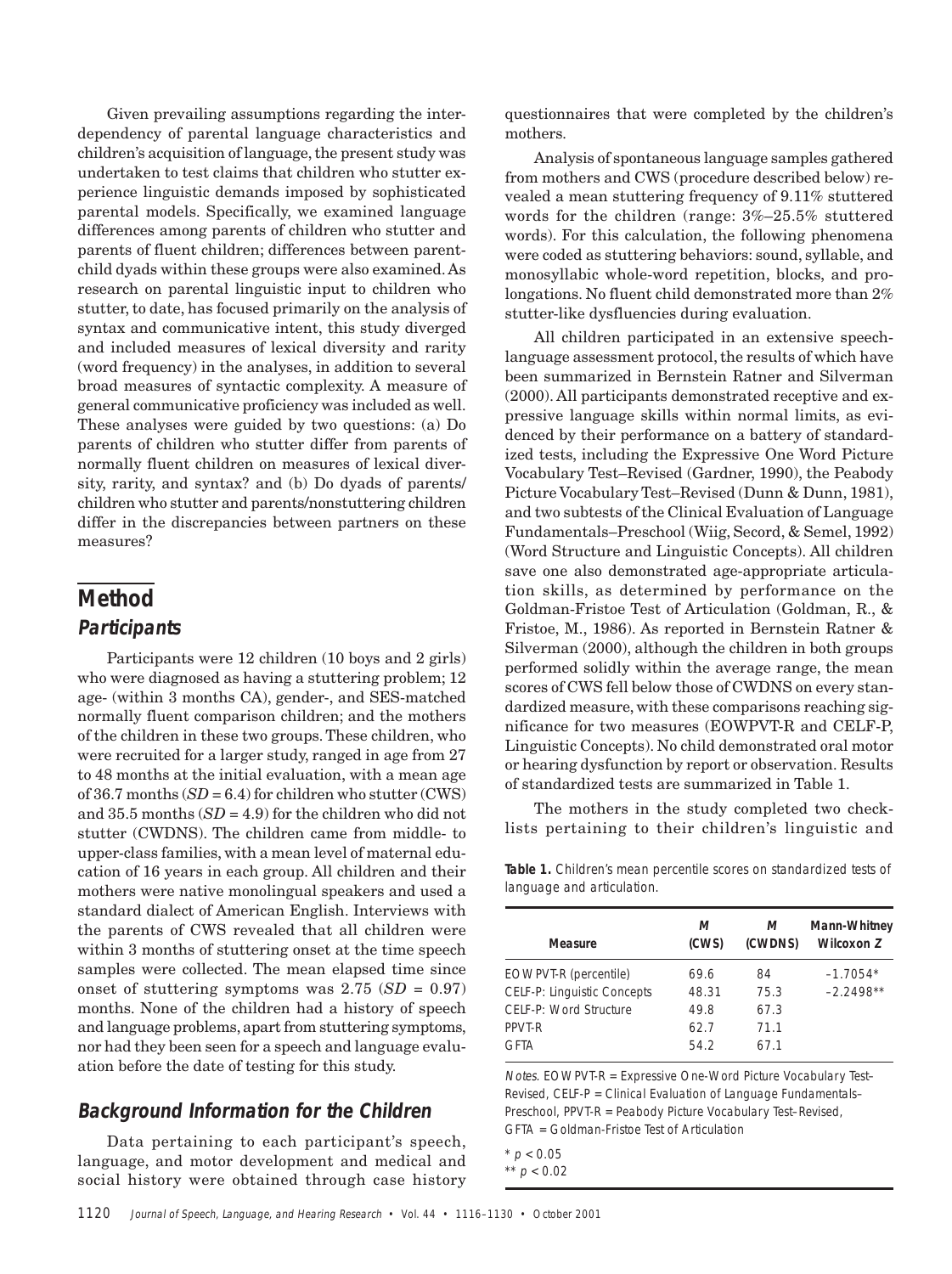communicative abilities: The MacArthur Communicative Development Inventory–Toddler (MCDI; Fenson, Dale, Reznick, Thal, Bates, Hartung, Pethick, & Reilly, 1993) and the Speech and Language Assessment Scale (SLAS; Hadley & Rice, 1993). The parental measures were used to appraise perception of the children's development for comparison with standardized measures, rather than as language assessment measures per se. Maternal ratings of their children's linguistic abilities concurred with the normal-limits scores received by all children on the standardized tests discussed above; all children were rated as exhibiting average to aboveaverage language skills (Bernstein Ratner & Silverman, 2000). Thus, based on both standardized test performance and parental ratings, all children appeared to be developing language normally.

## **Procedure**

Data collection took place in a sound-treated observation suite. Mother-child spontaneous language samples were gathered using a standard set of toys (medical kit, plastic food, blocks). Interactions between the mothers and their children were recorded using a video camera and an audiotape recorder. Two observers performed on-line tallies of the number of utterances produced by the child that qualified for the intended language analyses to ensure that at least 50 eligible utterances were recorded. Utterances were considered eligible if they contained at least one clause. Language samples for the mothers also included a minimum of 50 eligible utterances. The parent-child conversational samples were transcribed and formatted using the conventions of CHAT (Codes for the Human Analysis of Transcripts; MacWhinney, 2000) by two graduate assistants. Conventions for "morphemicizing" speech were used to code a duplicate set of transcripts for calculation of morpheme-based measures.

## **Measures**

For the purposes of the present study, several language analyses were performed on the transcribed conversational samples of parents and children using the following CLAN (Computerized Language Analyses; MacWhinney, 2000 ) programs: Mean Length of Utterance, Number of Different Words, and Mean Length of Turn. The remaining measures were computed by hand. All measures were computed for child and adult participants.

## **Syntactic Complexity**

As a guiding principle, we used the largest potential sample size appropriate to the measure employed. Because different complexity measures require and/or exclude different types of structures, the minimum sample size for each of the three syntactic measures differed. Mean Length of Utterance (MLU), the least restrictive measure in terms of utterance eligibility, was calculated on the first 100 utterances. Fillers (e.g., *uh*, *oh*, *mm*) were filtered from the count. Specific procedures followed in calculating Mean Pre-Verb Length (MPVL) and Syntactic Complexity (SYNCOM; Blake, Quartaro, & Onerati, 1993) are outlined in the Appendix. MPVL for each subject was determined by counting the number of morphemes before the main verb in the first 30 clauses and dividing the total number of morphemes by 30. The denominator for this calculation was set at 30 because all but one transcript from the spontaneous language sample included at least 30 clauses that were structurally eligible for this analysis (see Appendix for criteria that exclude utterances from this analysis).

SYNCOM was calculated by (a) totaling syntactic units (described in the Appendix) within an utterance, (b) totaling these complexity scores or the total number of syntactic units in each utterance, and (c) dividing this number by the total number of utterances scored for the measure. As SYNCOM counted utterances that were excluded from the MPVL calculation, such as multiword affirmative imperatives (e.g., "come here"), the number of usable utterances was slightly greater for this measure. For the computation of SYNCOM, the denominator was set at 40 utterances because all but one transcript from the spontaneous language sample contained at least 40 clauses.

## **Lexical Diversity and Rarity**

Number of Different Words (NDW) was calculated for the first 100 words of the transcripts. Fillers and proper names were excluded, as were inflected forms of nouns and verbs whose uninflected forms were represented in the sample (e.g., play, *playing, plays*).

The conversational samples were analyzed for lexical rarity using a technique outlined by Beals and Tabors (1995; see Appendix). This procedure yields a count of words that are considered rare in the lexicon, although it was impossible to determine whether some of these words were used with greater frequency (rendering them common to the children) in the homes of the children. The percentage of rare words over total words in the samples was calculated.

#### **Conversational Participation**

Mean Length of Turn (MLT) was expressed as the mean number of utterances per turn. In addition to comparing MLT across groups of mothers (and children), an MLT ratio was calculated (ratio = CHI MLT ¸ MOT MLT) to assess relative conversational participation of mothers and children in each group. Higher ratios (i.e.,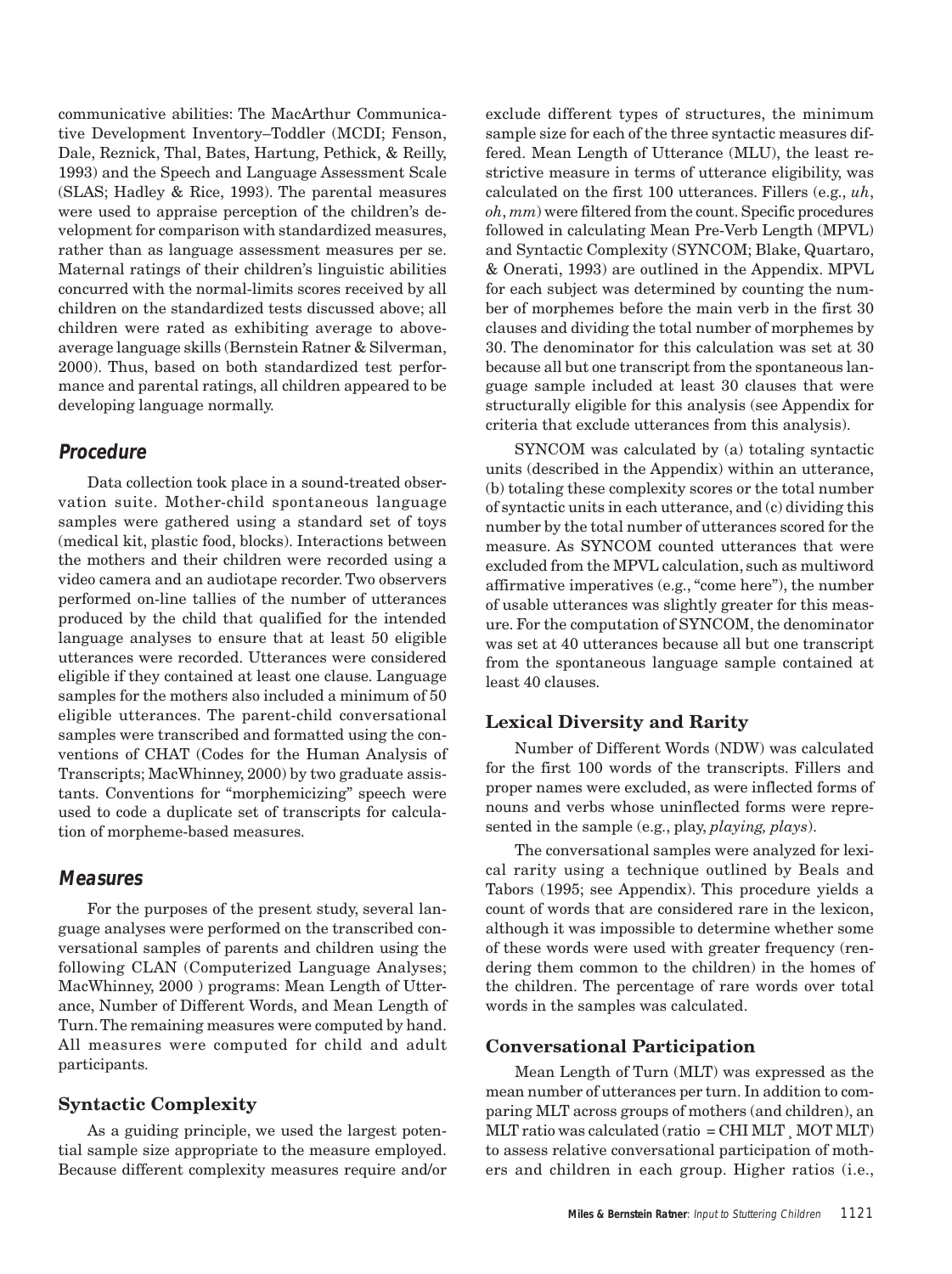approaching 1.0) were expected for those children who were assuming more equal shares of the conversational load.

## **Reliability**

Interrater reliability was calculated for the morphemicization of parents' and children's speech from the parent-child conversational samples. Two graduate assistants coded morphological tiers of a random subset of 20% of the transcripts. Reliability coefficients for morphemicization ranged from 0.88 to 0.95. Intra- and interrater reliability were computed both for Mean Pre-Verb Length and for the Syntactic Complexity measure. The remaining procedures were computed by CLAN and therefore were completed by the first author only. For interrater reliability, two undergraduate students were trained to compute MPVL and SYNCOM (one student per measure) for a random subset of 25% of the speech samples from stuttering and nonstuttering dyads. Pearson product-moment correlations were computed between the author's and students' scores (i.e., number of morphemes before the main verb for Mean Pre-Verb Length and number of grammatical categories present for SYNCOM) for each clause. The coefficients were 0.87 for Mean Pre-Verb Length and 0.95 for Syntactic Complexity. Pearson product-moment correlations were also computed between the first author's original scores and her recalculations for 25% of the transcripts. The coefficients were 0.98 for MPVL and 0.95 for SYNCOM. Language scores submitted for statistical analysis were those computed by the first author.

## **Data Analysis**

A nonparametric test (Mann-Whitney, corrected for tied ranks to yield a Z score) was used to compare the parents of children who stutter with the parents of fluent children on syntactic and semantic measures, because the assumption of equal variances was violated for some of the measures. The alpha level was set at .05 (2-tailed) for each comparison. Comparisons were computed using NCSS 2000 (Hintze, 1999). To explore the question of whether parent-child dyads including children who stutter differ from those that include fluent children in the discrepancies between *partners* on these measures, discrepancies between parent-child values on each measure except MLT were computed. That is, for MLU, MPVL, SYNCOM, NDW, and Lexical Rarity, each child's value was subtracted from his mother's value to obtain a "discrepancy value." The distributions of these discrepancy values were then compared across the two groups. For MLT, a ratio (child MLT ¸ mother MLT) was computed to determine relative conversational participation.

## **Results Children's Performance**

Although comparing language performance of children who stutter and that of fluent children was not a specific focus of this study, the children's scores on the language measures will be discussed briefly, because of their relevance to later discussion of discrepancy scores. Performance of children who stutter and fluent children was statistically similar for all nonstandardized measures of linguistic ability, with the exception of lexical rarity. Mean MLU was 3.02 for children who stutter and 3.35 for fluent children (Mann-Whitney *Z* = 0.6640, n.s.). Both values fall well within the expected MLU range for children at 36 months old (Miller, 1981). The mean for children who stutter (2.98) fell slightly below that of fluent children  $(3.28)$  for SYNCOM (Mann-Whitney  $Z =$ 1.5017, n.s.). Both sets of values fall within those observed in children of this age and MLU level (Blake et al., 1993). Mean MPVL was 1.55 for children who stutter and 1.49 for fluent children (Mann-Whitney  $Z =$ 0.463, n.s.). As a group, children who stutter also demonstrated slightly reduced lexical diversity (NDW mean  $= 41.58$ ) in comparison to that of fluent children (mean  $= 44.25$ ; Mann-Whitney  $Z = 0.6949$ , n.s.). Both means fall slightly below those reported by Watkins et al. (1995) for samples of this length taken from slightly older children interacting with unfamiliar adults. Mean MLT was 1.40 utterances per turn for children who stutter and 1.47 for fluent children (Mann-Whitney  $Z = 0.3177$ , n.s.). The only statistically significant difference observed in comparisons of children who stutter and fluent children was for lexical rarity. Mean lexical rarity was 0.77 (% rare words) for children who stutter and 1.50 for fluent children (Mann-Whitney  $Z = 1.9669$ ,  $p = 0.05$ ).

## **Parental Language Performance Hypothesis 1**

The first assumption under investigation was that parents of children who stutter would use more complex language, both syntactically and semantically, than parents of children who do not stutter. No statistically significant differences were found between the two groups of parents on any of the measures of language complexity when parental language scores were examined independently from child language scores, despite lack of Bonferroni adjustment normally made for this number of comparisons. Results are presented in detail below, and means, standard deviations, and ranges of scores for each measure are shown in Table 2.

*Syntactic complexity.* None of the measures of syntactic complexity differentiated mothers of children who stutter from mothers of fluent children. Mean MLU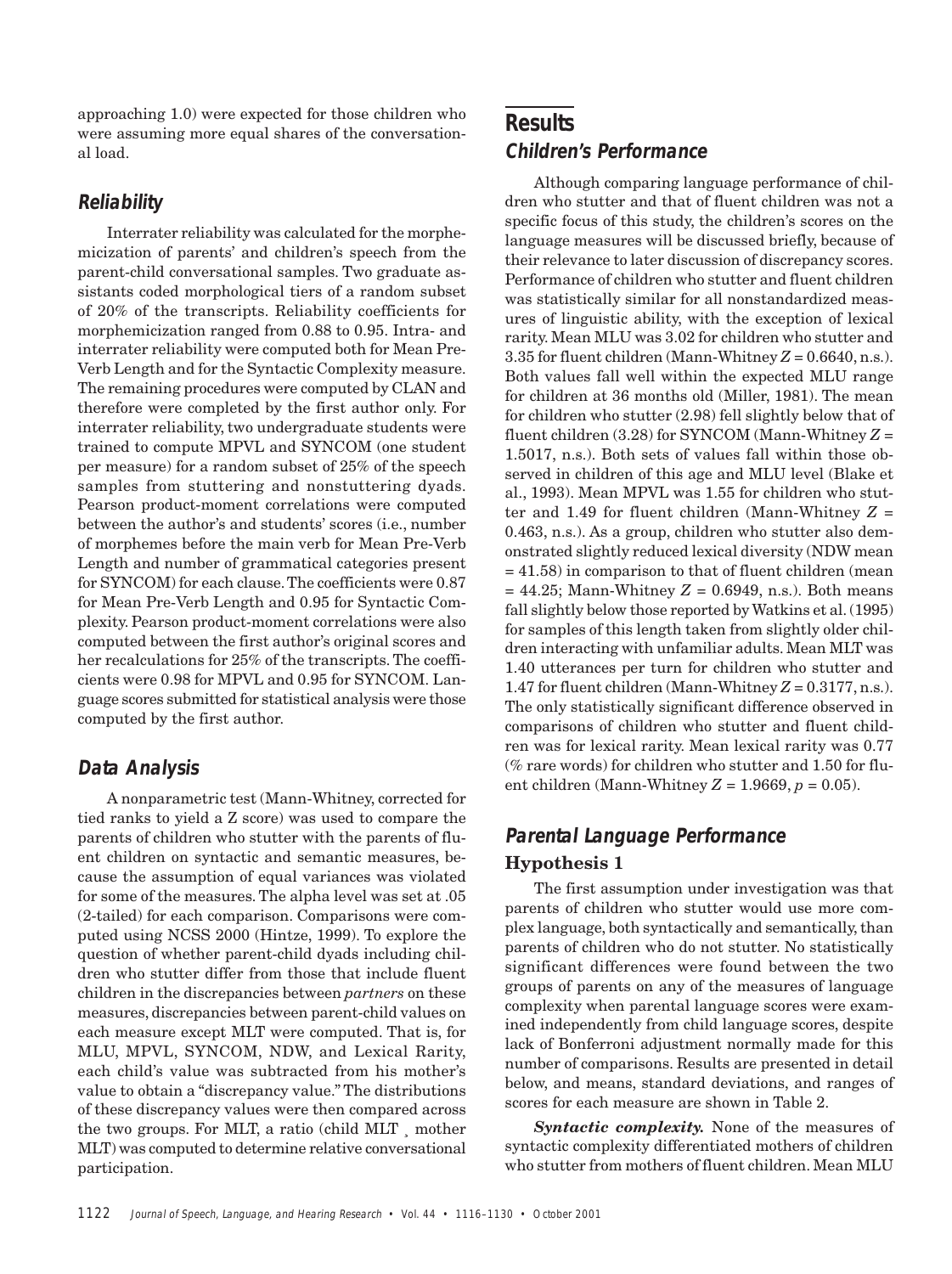|  |  | Table 2. Between-groups comparisons of maternal performance. |  |  |  |  |
|--|--|--------------------------------------------------------------|--|--|--|--|
|--|--|--------------------------------------------------------------|--|--|--|--|

|                              | <b>MCWS</b> <sup>a</sup> |              | <b>MCWDNS</b> <sup>b</sup> |   |              |                    |                             |
|------------------------------|--------------------------|--------------|----------------------------|---|--------------|--------------------|-----------------------------|
| Measure                      | М                        | (SD)         | Range<br>of scores         | М | (SD)         | Range<br>of scores | Mann-Whitney-<br>Wilcoxon Z |
| <b>Syntactic Complexity</b>  |                          |              |                            |   |              |                    |                             |
| <b>MLU</b>                   |                          | 5.40(0.66)   | $4.6 - 6.39$               |   | 5.27(1.15)   | $3.34 - 7.84$      | 0.3465                      |
| <b>MPVL</b>                  |                          | 1.73(0.17)   | $1.5 - 1.97$               |   | 1.79(0.24)   | $1.47 - 2.23$      | 0.3184                      |
| <b>SYNCOM</b>                |                          | 3.96(0.43)   | $3.28 - 5.35$              |   | 4.02(0.58)   | $3.6 - 5.18$       | 0.2888                      |
| Lexical Diversity/Rarity     |                          |              |                            |   |              |                    |                             |
| <b>NDW</b>                   |                          | 52.58 (6.83) | $43 - 63$                  |   | 55.25 (7.36) | $44 - 68$          | 0.6079                      |
| Lexical Rarity (%)           |                          | 1.05(0.64)   | $.19 - 2.24$               |   | 1.55(0.88)   | $.53 - 3$          | 1.2418                      |
| Conversational Participation |                          |              |                            |   |              |                    |                             |
| <b>MLT</b>                   |                          | 1.77(0.47)   | $1.25 - 2.89$              |   | 1.93(0.67)   | $1 - 3.7$          | 0.6932                      |

Notes. MLU = Mean Length of Utterance, MPVL = Mean Pre-Verb Length, SYNCOM = Syntactic Complexity, NDW = Number of Different Words,  $MLT$  = Mean Length of Turn

a MCWS = mothers of children who stutter

b MCWDNS = mothers of children who do not stutter

for mothers of children who stutter was 5.40, whereas the mean MLU for mothers of fluent children was 5.27 (Mann-Whitney  $Z = 0.3465$ , n.s.). The two groups of mothers obtained very similar scores on the other measures of syntactic complexity as well. Mean MPVL was 1.73 for mothers of children who stutter and 1.79 for mothers of fluent children (Mann-Whitney *Z* = 0.3184, n.s.). For SYNCOM, the mean scores were 3.96 for mothers of children who stutter and 4.02 for mothers of fluent children (Mann-Whitney  $Z = 0.2888$ , n.s.).

*Lexical diversity and rarity.* As was true for analyses of syntactic complexity, the measures of lexical diversity and rarity used here failed to differentiate the two groups of parents. Mean NDW was 50.08 for mothers of children who stutter and 52.5 for mothers of children who do not stutter (Mann-Whitney *Z* = 0.7857, n.s.). Findings were similar for the lexical rarity analysis. Mean percentage of rare words was 1.05% for mothers of children who stutter and 1.55% for mothers of fluent children (Mann-Whitney  $Z = 1.2418$ , n.s.). Contrary to the anticipated outcomes, it was the mothers of fluent children who exhibited slightly greater diversity and rarity in lexical usage, although these differences were nonsignificant.

*Conversational participation.* Mothers in the two groups presented similarly in terms of conversational participation. Mean Length of Turn was 1.77 utterances per turn for mothers of children who stutter and 1.93 utterances per turn for comparison group mothers  $(Mann-Whitney Z = 0.6932, n.s.).$ 

#### **Hypothesis 2**

The second assumption under investigation was that the "distance" between parental scores and child scores would be larger for the group including children who stutter than for the group including fluent children. To the contrary, discrepancies in scores between mothers and children were equivalent in the two groups. Scores are summarized in Table 3 and Figure 1.

*Syntactic complexity***.** Mean discrepancy in MLU for dyads in the stuttering group was 2.37, whereas the mean MLU discrepancy for the nonstuttering group dyads was 1.92, a nonsignificant difference (Mann-Whitney  $Z = 0.7217$ , n.s.). Likewise, mean MPVL discrepancy was 0.19 for dyads of mothers and children who stutter and 0.30 for dyads of mothers and fluent children (Mann-Whitney  $Z = 0.5489$ , n.s.). Mean SYNCOM discrepancies were 1.04 for dyads consisting of a stuttering child and 0.68 for nonstuttering group dyads (Mann-Whitney  $Z = 1.2704$ , n.s.).

*Lexical diversity and rarity.* For NDW, mean discrepancies between mother-child dyads were as follows: 8.5 for dyads including a child who stutters and 8.25 for comparison-group dyads (Mann-Whitney  $Z = 0.0289$ , n.s.). Mean discrepancies on the measure of lexical rarity (expressed as percentages) were 0.27 for mothers and their children who stutter and 0.49 for mothers and their fluent children (Mann-Whitney  $Z = 0.9239$ , n.s.).

*Conversational participation.* As with the other measures, the analysis of relative Mean Length of Turn (child-mother ratio) did not differentiate between the two groups. Mean ratios were 0.83 for dyads including a stuttering child and 0.85 for the comparison-group dyads (Mann-Whitney  $Z = 0.5203$ ,  $p = 0.60$ , n.s.).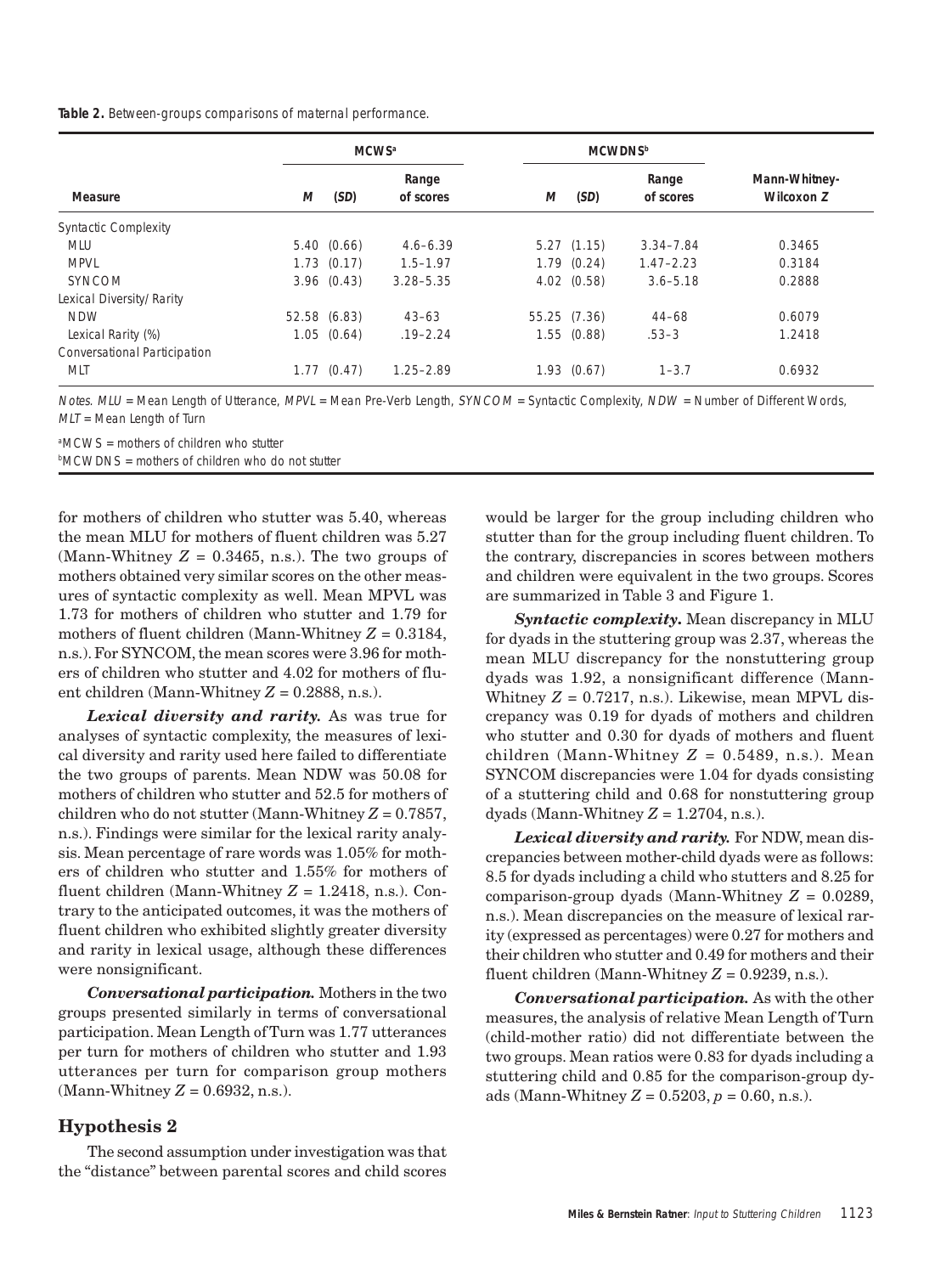Table 3. Means, standard deviations, and ranges of scores for dyadic discrepancies on language measures.

|                              |     | Dyads with CWS <sup>a</sup> |                    |      | Dyads with CWDNS <sup>b</sup> |                        |                             |
|------------------------------|-----|-----------------------------|--------------------|------|-------------------------------|------------------------|-----------------------------|
| Measure                      | М   | (SD)                        | Range<br>of scores | M    | (SD)                          | Range<br>of scores     | Mann-Whitney-<br>Wilcoxon Z |
| <b>Syntactic Complexity</b>  |     |                             |                    |      |                               |                        |                             |
| MLU                          |     | 2.37(0.93)                  | $0.71 - 3.47$      | 1.92 | (1.15)                        | $-1.85^{\circ} - 3.69$ | 0.7217                      |
| <b>MPVL</b>                  |     | 0.19(0.37)                  | $-0.36 - 0.63$     | 0.30 | (0.22)                        | $-0.16 - 0.56$         | 0.5489                      |
| <b>SYNCOM</b>                |     | 1.04(0.95)                  | $0.45 - 2.52$      | 0.68 | (0.75)                        | $-1.25 - 2.18$         | 1.2704                      |
| Lexical Diversity/Rarity     |     |                             |                    |      |                               |                        |                             |
| <b>NDW</b>                   | 8.5 | (7.47)                      | $-6 - 21$          |      | 8.25(10.18)                   | $-10-21$               | 0.0289                      |
| Lexical Rarity (%)           |     | 0.27(1.12)                  | $-2.52 - 1.67$     | 0.49 | (0.80)                        | $-1.84 - 1.02$         | 0.9239                      |
| Conversational Participation |     |                             |                    |      |                               |                        |                             |
| <b>MLT</b>                   |     | $0.83$ $(0.24)$             | $0.53 - 1.39$      | 0.85 | (0.47)                        | $0.44 - 0.92$          | 0.5203                      |

Notes. MLU = Mean Length of Utterance, MPVL = Mean Pre-Verb Length, SYNCOM = Syntactic Complexity, NDW = Number of Different Words,  $MLT = Mean$  Length of Turn

a Dyads with CWS = dyads with children who stutter.

b Dyads with CWDNS = dyads with children who do not stutter.

c Negative values occurred when children's scores exceeded their mothers'.

**Figure 1.** Discrepancy scores between maternal and child language variables for CWS and CWDNS dyads.



## **Discussion**

The aim of this study was to examine parental linguistic input to children close to the onset of stuttering and to compsare the verbal behavior of parents of young children who stutter to that of parents of similar children who are typically fluent. Long-standing claims that some children who stutter experience a form of language demand imposed by advanced parental language models were evaluated via (a) between-group comparisons of mothers of stuttering and fluent children on measures of syntactic complexity, lexical diversity, and lexical

rarity, and (b) estimation of relative demand of maternal language characteristics through between-group comparisons of within-dyad discrepancies between mothers and their children on these measures. No significant differences were found between mothers of children who stutter and mothers of fluent children on any of the measures, despite the use of a lenient statistical criterion for significance. This finding provides additional support for conclusions drawn by Nippold and Rudzinski (1995) in their recent review of the literature on parentchild interactions and stuttering: "There is little convincing evidence to support the view that parents of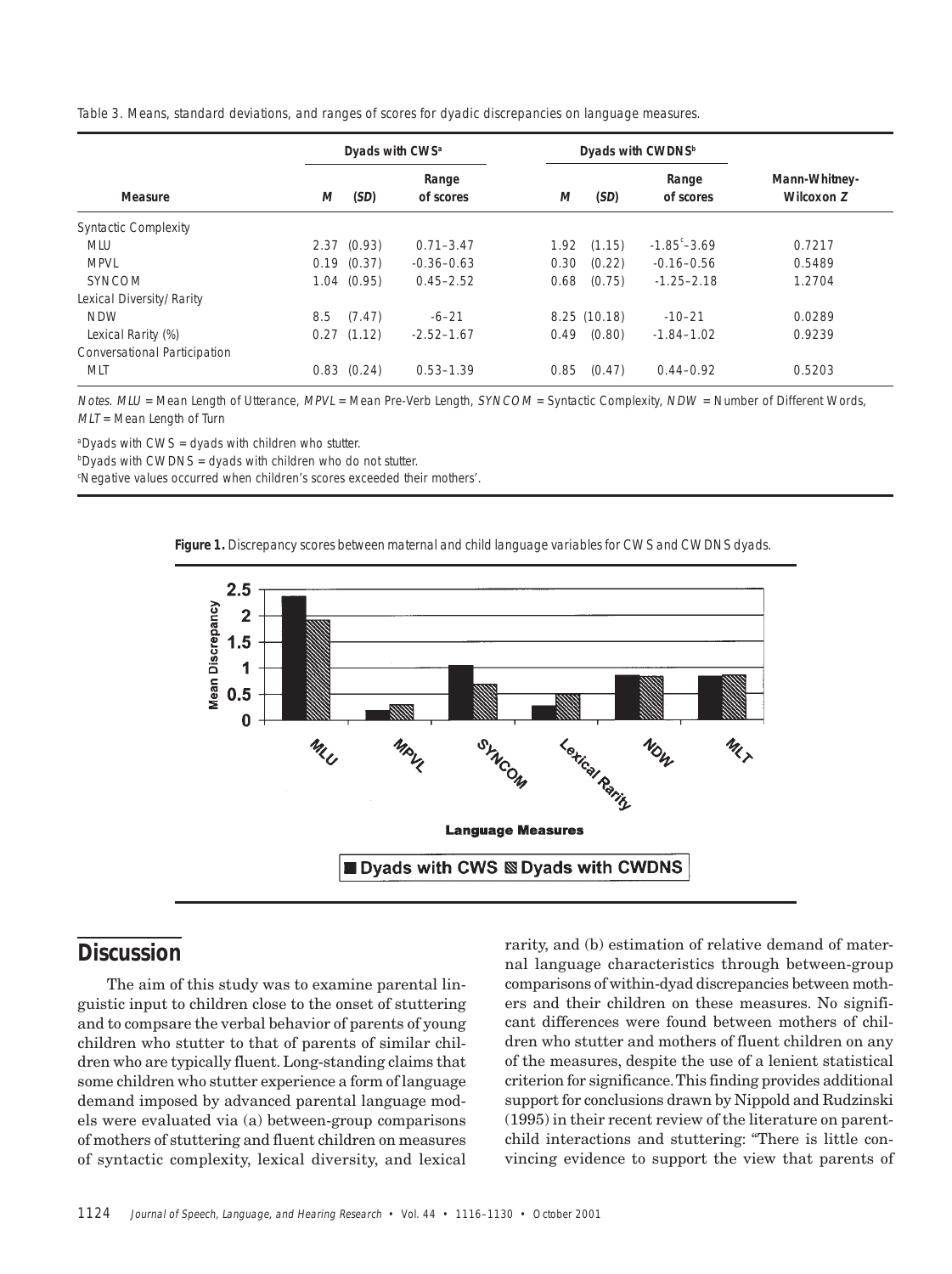children who stutter differ from parents of children who do not stutter in the way that they talk to their children" (p. 978). The authors also concluded that "it cannot be stated with confidence that parents' speech behaviors contribute to children's stuttering or that modifying parents' speech behaviors facilitates children's fluency" (p. 986).

Discrepancies between scores of mothers and their children on these measures also failed to distinguish the groups under investigation. In other words, no differences were apparent in the extent to which parents from either group adjusted their language input to their children's current productive linguistic levels, either grammatically or lexically. This pattern suggests that mothers of children who stutter are equally as sensitive to their children's language abilities as mothers of children who are fluent.

This finding is not unexpected, however. There is strong support in the literature for the accuracy with which mothers appraise, and subsequently adjust to, their children's receptive and expressive language abilities (Broen, 1972; Cross, 1977; Rondal, 1985; Snow, 1977). Bernstein Ratner and Silverman (2000), using the same pool of participants examined in the present study, have recently provided converging support for parental adjustment to children's linguistic levels at the onset of stuttering. These authors noted several significant correlations between parents' scores on inventories regarding the language development of their children who stutter and their children's observed scores on various measures of receptive and expressive language abilities. As the present study provides evidence of these same parents modifying their verbal *behavior* (in addition to their beliefs) to reflect their children's productive levels, it seems that the premise underlying admonitions for parents "to 'move' from their often ...long, complex utterances to more normal...complexity" (Conture & Melnick, p. 35) and reduce the complexity of their vocabulary when speaking to their stuttering child (Bloodstein, 1995) should be reconsidered. The present results, in conjunction with those of Bernstein Ratner and Silverman, show nothing abnormal or excessive in either the beliefs that parents of children who stutter have regarding their language performance or in the manner in which these parents interact with them linguistically.

In addition to the lack of evidence in support of advice that parents of children who stutter simplify their speech, the potential long-term ramifications of such advisements should be carefully examined. Although it is commonly suggested that parents who habitually use language that exceeds the syntactic and semantic levels of their children simplify their input, the languageacquisition literature strongly indicates that progress in language development is spurred when parents' speech is at a slightly higher level than their children's (Cross, 1977; Furrow, Nelson, & Benedict, 1979; Murray, Johnson, & Peters, 1990; Newport, Gleitman, & Gleitman, 1977). Gleitman, Newport, and Gleitman (1984) found that, for toddlers between the ages of 1;6 and 2;7 (years;months), more complex maternal speech (i.e., higher MLU) actually facilitated language growth in these children. Similar relationships have also been demonstrated between rate of vocabulary acquisition in children and their exposure to maternal speech (Huttenlocher, Haight, Bryk, Seltzer, & Lyons, 1991). If parental language input must occur at a level that will scaffold children's language growth, suggestions for parents to speak "on the level" of the child could have deleterious effects on children's acquisition of language. In fact, these studies imply, through association of more complex parental language and child language gains, that those children receiving less complex input make slower progress in language learning than some of their peers. Furthermore, these effects might be compounded for children, such as those in the present study, who are already demonstrating subclinical language weaknesses.

Although it was not possible to observe parental behaviors before, or immediately at, the onset of stuttering, we believe that the proximity of our observations to symptom onset provides an improvement over studies that observe parent-child interactions after the child has been stuttering for a long time and then attempt to posit a causal relationship between parent behaviors and the child's fluency. Most studies of parental-child interactions and stuttering have not controlled for children's age or time since onset of stuttering, two factors that "have the potential for advancing our understanding of the complex interaction between children who stutter and their environment" (Kelly, 1993, p. 211). Gaining further insight into the question of whether parental language behaviors precipitate stuttering onset, or change in reaction to their children's stuttering, is contingent upon the use of strict subject-selection criteria for age and time post stuttering onset. It should be noted, however, that, even with such controls, determining the relative contributions of parents of children who stutter and the children themselves (e.g., characteristics intrinsic to the child) to the problem remains a significant challenge (Nippold & Rudzinski, 1995).

To illustrate this problem, let us consider the present study. The mothers of children who stutter in this study did not differ significantly from mothers of normally developing children on measures of language complexity. Nor were there significant between-group differences in the discrepancies between maternal-child scores on these measures. So, based on this design, it would appear that the children who stuttered were not being subjected to a different level of communicative demand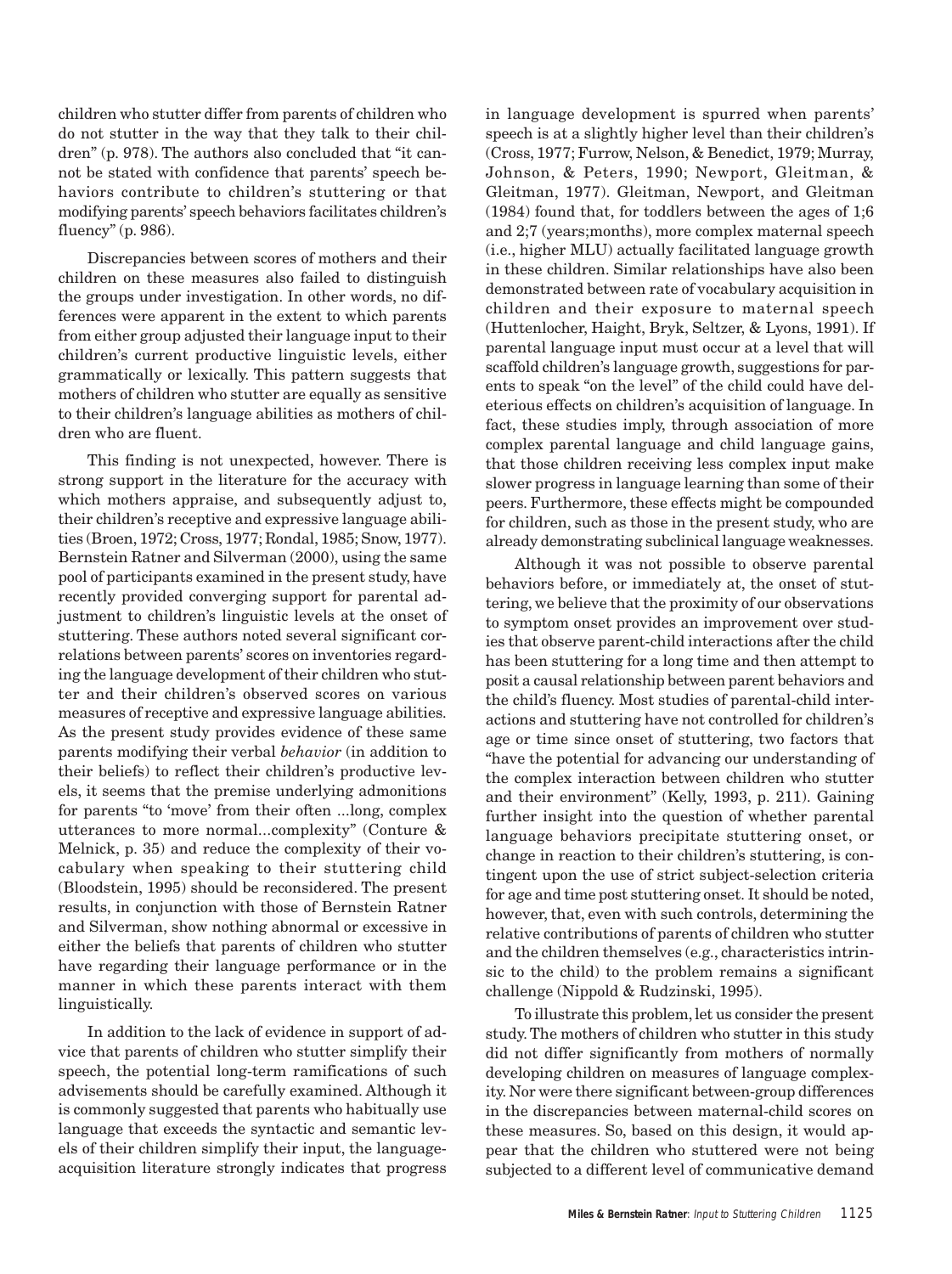than their fluent cohorts. However, we know that our children who stutter presented with subclinical weaknesses on standardized measures of receptive and expressive language ability (Bernstein Ratner & Silverman, 2000), whereas the fluent children's language scores were generally more robust. That is, the children who stuttered uniformly performed less well than the fluent children—significantly so for two of the measures—but none of the children obtained scores that would identify them as exhibiting a language impairment. Furthermore, results from the present study show that children who stutter scored slightly lower than their fluent counterparts, though not significantly so, overall on several nonstandardized measures of linguistic ability. Given these factors, ascertaining what constitutes "demand" for these children becomes a complicated task; it is possible that the ability of children who stutter to assimilate parental linguistic input that parallels input to fluent children is reduced because of their linguistic vulnerability. Additional research will be needed to further clarify the nature of the demand that children who stutter might be experiencing.

## **Future Research**

As mentioned earlier, future investigations in this area should involve children matched for age and time elapsed since onset of stuttering symptoms. Furthermore, larger samples of children and their parents should be studied in order to generate more robust conclusions regarding the relationship between parental linguistic input and childhood stuttering.

Because of the design of this study, it is also difficult to weigh the possibility that parental language styles play a role in the persistence of stuttering, rather than its mere onset. We are aware of a recent longitudinal study by Kloth et al. (1999) that found a significant difference in the mean length of maternal utterance addressed during original intake sessions to children with persistent, as opposed to remitted, stuttering. However, these results are not easy to interpret. First, the persistent children were older at first presentation and produced longer utterances themselves; both features condition longer maternal length of utterance in parentchild interactions. Second, comparisons were performed between groups and did not address dyadic differences, as was done in this study. Third, MLU in words was the only linguistic measure analyzed. Although this study showed similar, nonsignificant trends in MLU, many other meaningful measures of children's and adults' language output showed no clear patterning between groups at all. We believe that research that uses multiple, converging measures of linguistic complexity will be more informative than those that select only one measure. Fourth, earlier study of the same cohort (Kloth et al., 1995) had indicated *shorter* pre-symptom onset MLUs for mothers of children who stuttered than those who did not—a somewhat contradictory finding. Finally, the absolute difference in maternal utterance length that reached significance was a fraction of a word. Such findings reinforce the eventual difficulty of extending this entire line of research into the clinical setting; it is difficult to imagine counseling that encourages parents to reduce speaking turns by one word. Nonetheless, longitudinal studies examining relationships between speech and language characteristics of children who stutter, as well as parent-child dyadic differences on measures of these variables, will be very helpful in elucidating patterns of chronicity and remission in children who stutter.

For the children followed in this study, 3 of the 12 children were still stuttering at a one-year follow-up visit, whereas 9 of the children were no longer considered to stutter by either the evaluation team or the parents. These numbers are rather small and thus must be viewed with extreme caution. If we regroup our original discrepancy scores to create groups of fluent, recovered  $(n = 9)$  and chronic  $(n = 3)$  child-mother dyads (Figure 2), no clear patterns emerge to suggest that mothers of children who recover use language more closely or distantly attuned to their children than mothers of children who continue to stutter. (Lexical rarity was removed from the figure because of its relatively small distance scores overall.)

Because of the heterogeneity of the stuttering population, an important research direction will be in examining language abilities in children exhibiting varying levels of stuttering severity. Yaruss and Conture (1995) recently demonstrated a significant positive correlation between children's Total Overall Scores on the Stuttering Severity Instrument and speaking rate differences within parent-child dyads, indicating that some features of the speech of children who stutter might vary with stuttering severity. These results suggest that we might gain useful insight by establishing subgroups among children who stutter, in terms of stuttering severity, or, possibly, articulation and/or language characteristics. This is clearly an important notion to explore as we continue to investigate the relationship between speechlanguage characteristics and stuttering.

Finally, it is impossible to reject the notion that changes in parental language patterns might facilitate children's fluency or recovery from stuttering simply because intake data do not suggest readily observable differences between parents of fluent children, children who stutter, and/or children who recover or persist in stuttering. The true test of such a hypothesis would seem to be a carefully controlled intervention study, in which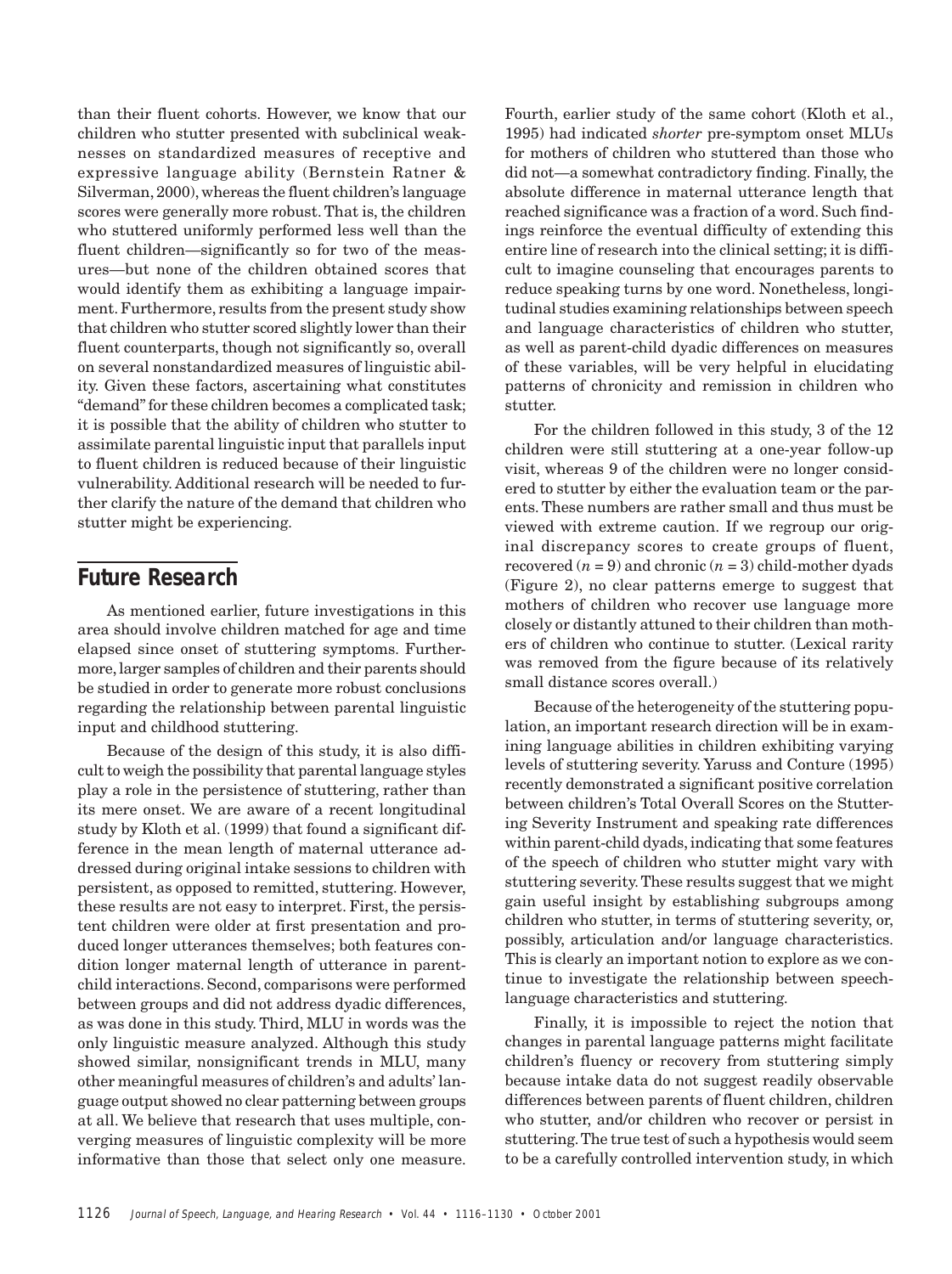Figure 2. Intake discrepancy scores for CWDNS, children who were fluent (recovered) at one-year follow-up, and children who continued to stutter at follow-up (chronic).



such changes were implemented in a structured and documented way and were "unbundled" from a variety of other recommendations that are conceivably either independently fluency-inducing or capable of interacting with parental communicative style (e.g., such as parental feedback to stuttering as employed in programs such as Lidcombe [Bonelli et al., 2000]). This type of research would be extremely valuable in evaluating the utility of parent-counseling components. The major focus of this article, however, has been to suggest that the language patterns of mothers of stuttering children do not appear to be unusual or unduly demanding per se. Such findings question the generalized advisement to reduce parental language "demand" in the treatment of early stuttering, and they suggest the need for empirical documentation of the efficacy of this therapy component.

#### **Acknowledgments**

The authors wish to thank Grace Yeni-Komshian, Froma Roth, and Stacy Silverman for their help with this research.

## **References**

- **Beals, D.** (1997). Sources of support for learning words in conversation: Evidence from mealtimes. *Journal of Child Language, 24,* 673–694.
- **Beals, D., & Tabors, P.** (1995). Arboretum, bureaucratic, and carbohydrates: Preschoolers' exposure to rare vocabulary at home. *First Language, 15,* 57–76.
- **Bernstein Ratner, N.** (1988). Patterns of parental vocabulary selection in speech to young children. *Journal of Child Language, 15,* 481–492.
- **Bernstein Ratner, N.** (1992). Measurable outcomes of instructions to modify normal parent-child verbal interactions: Implications for indirect stuttering therapy. *Journal of Speech and Hearing Research, 35,* 14–20.
- **Bernstein Ratner, N.** (1993). Parents, children, and stuttering. *Seminars in Speech and Language, 14,* 238–248.
- **Bernstein Ratner, N., & Silverman, S.** (2000). Parental perceptions of children's communicative development at stuttering onset. *Journal of Speech, Language, and Hearing Research, 43,* 1252–1263.
- **Blake, J., Quartaro, G., & Onerati, S.** (1993). Evaluating quantitative measures of grammatical complexity in spontaneous speech samples. *Journal of Child Language, 20,* 139–152.
- **Bloodstein, O.** (1995). *A handbook on stuttering* (5th ed.). San Diego: Singular Publishing Group.
- **Bloom, L., & Lahey, M.** (1978). *Language development and language disorders*. New York: John Wiley & Sons.
- **Bonelli, P., Dixon, M., Bernstein Ratner, N., & Onslow, M.** (2000). Pre- and post-treatment characteristics of adult-child interactions of Lidcombe stuttering program participants. *Clinical Linguistics and Phonetics, 14,* 427–446.
- **Bornstein, M., Haynes, M., & Painter, K.** (1998). Sources of child vocabulary competence: A multivariate model. *Journal of Child Language, 25,* 367–394.
- **Botting, N., Conti-Ramsden, G., & Crutchley, A.** (1997). Concordance between teacher/therapist opinion and formal language assessment scores in children with language impairment. *European Journal of Disorders of Communication, 32,* 317–327.
- **Broen, P. A.** (1972). *The verbal environment of the languagelearning child* (ASHA Monographs 17). Washington, DC: American Speech and Hearing Association.
- **Brown, R.** (1973). *A first language: The early stages*. Cambridge, MA: Harvard University Press.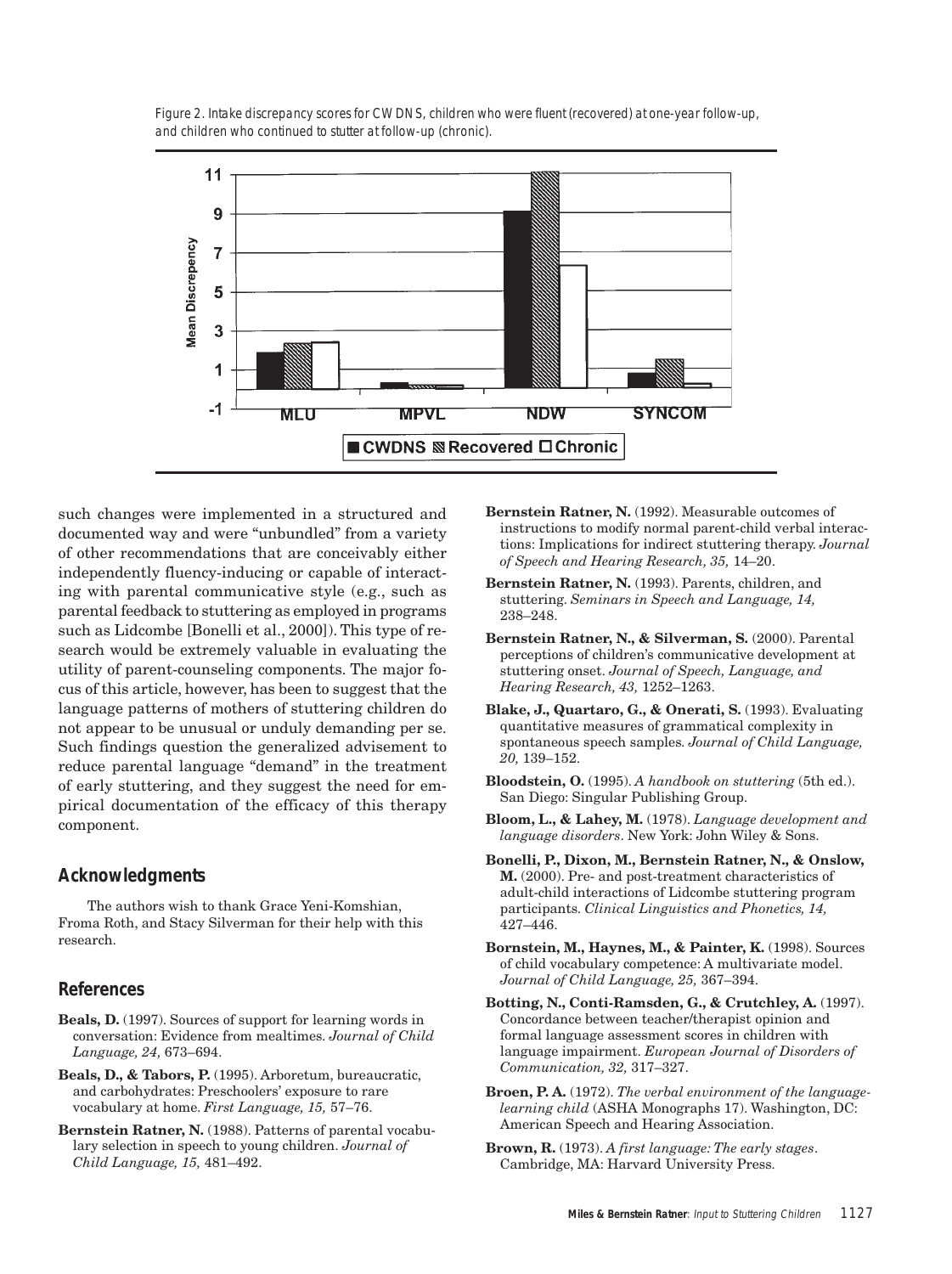**Bruner, J.** (1983). The acquisition of pragmatic commitments. In R. Golinkoff (Ed.), *The transition from prelinguistic to linguistic communication* (pp. 27-42). Hillsdale, NJ: Erlbaum.

**Chall, J., & Dale, E.** (1995). *Readability revisited: The new Dale-Chall readability formula.* Cambridge, MA: Brookline Books.

**Conture, E. G., & Melnick, K. S.** (1999). Parent-child group approach to stuttering in preschool children. In M. Onslow & A. Packman (Eds.), *The handbook of early stuttering intervention*. San Diego: Singular.

**Cross, T.** (1977). Mothers' speech adjustments: The contribution of selected child listener variables. In C. Snow & C. Ferguson (Eds.), *Talking to children: Language input and acquisition* (pp.151–188). London: Cambridge University Press.

**Dunn, L., & Dunn, L.** (1981). *Peabody Picture Vocabulary Test: Revised*. Circle Pines, MN: American Guidance Service.

**Fenson, L, Dale, P. S., Reznick, S., Thal, D., Bates, E., Hartung, J. P., Pethick, J., & Reilly, J. S.** (1993). *The MacArthur Communicative Development Inventories*. San Diego: Singular Publishing Group.

**Fey, M. E., Leonard, L. B., & Wilcox, K. A.** (1981). Speech style modifications of language-impaired children. *Journal of Speech and Hearing Disorders, 46,* 91–96.

**Furrow, D., Nelson, K., & Benedict, H.** (1979). Mothers' speech to children and syntactic development: Some simple relationships. *Journal of Child Language, 6,* 423–442.

**Gardner, M.** (1990). *Expressive One-Word Vocabulary Test– Revised*. Novato, CA: Academic Therapy Productions.

**Gleitman, L. , Newport, E., & Gleitman, H.** (1984). The current status of the motherese hypothesis. *Journal of Child Language, 11,* 43–79.

**Goldman, R., & Fristoe, M.** (1986). *The Goldman-Fristoe Test of Articulation*. Circle Pines, MN: American Guidance Service.

**Guitar, B.** (1998). *Stuttering: An integrated approach to its nature and treatment* (2nd ed.). Baltimore: Williams & Wilkins.

**Guitar, B., Schaefer, H. K., Donahue-Kilburg, G., & Bond, L.** (1992). Parent verbal interactions and speech rate: A case study in stuttering. *Journal of Speech and Hearing Research, 35,* 742–754.

**Hadley, P., & Rice, M.** (1993). Parental judgments of preschoolers' speech and language development: A resource for assessment and IEP planning. *Seminars in Speech and Language, 14,* 278–288.

**Hintze, J.** (1999). *NCSS 2000*. Kaysville, UT: NCSS.

**Huttenlocher, J.** (1998). Language input and language growth. *Preventive Medicine,* 27*,* 195–199.

**Huttonlocher, J., Haight, W., Bryk, A., Seltzer, M., & Lyons, T.** (1991). Early vocabulary growth: Relation to language input and gender. *Developmental Psychology, 27,* 236–248.

**Kasprisin-Burrelli, A., Egolf, D. B., & Shames, G. H.** (1972). A comparison of parental verbal behavior with stuttering and nonstuttering children*. Journal of Communication Disorders, 5,* 335–346.

**Kelly, E. M.** (1993). Speech rates and turn-taking behaviors of children who stutter and their parents. *Seminars in Speech and Language, 14,* 203–213.

**Kelly, E. M.** (1995). Parents as partners: Including mothers and fathers in the treatment of children who stutter. *Journal of Communication Disorders, 28,* 93–105.

**Kelly, E. M., & Conture, E. G.** (1992). Speaking rates, response time latencies, and interrupting behaviors of young stutterers, nonstutterers, and their mothers. *Journal of Speech and Hearing Research, 35,* 1256–1267.

**Klee, T.** (1992). Developmental and diagnostic characteristics of quantitative measures of children's language production. *Topics in Language Disorders, 12,* 28–41.

**Kloth, S., Kraaimaat, P., Janssen, P. & Brutten, G.** (1999). Persistence and remission on incipient stuttering among high-risk children. *Journal of Fluency Disorders, 24,* 253–266.

**Kloth, S. A. M., Janssen, P., Kraaimaat, F. W., & Brutten, G. J.** (1995). Communicative behaviors of mothers of stuttering and nonstuttering high-risk children prior to the onset of stuttering. *Journal of Fluency Disorders, 20,* 365–377.

**Langlois, A., Hanrahan, L. L., & Inouye, L. L.** (1986). A comparison of interaction between stuttering children, nonstuttering children, and their mothers. *Journal of Fluency Disorders, 11,* 263–273.

**MacWhinney, B.** (2000). *The CHILDES project: Tools for analyzing talk* (3rd ed.). Mahwah, NJ: Erlbaum.

**Melnick, K. & Conture, E.** (2000). Relationship of length and grammatical complexity to the systemic and nonsystemic speech errors and stuttering of children who stutter. *Journal of Fluency Disorders, 25,* 21–45.

**Meyers, S. C., & Freeman, F. J.** (1985a). Are mothers of stutterers different? An investigation of socialcommunicative interaction. *Journal of Fluency Disorders, 10,* 193–209.

**Meyers, S. C., & Freeman, F. J.** (1985b). Interruptions as a variable in stuttering and disfluency. *Journal of Speech and Hearing Research, 28,* 428–435.

**Meyers, S. C., & Freeman, F. J.** (1985c). Mother and child speech rates as a variable in stuttering and disfluency. *Journal of Speech and Hearing Research, 28,* 436–444.

**Miller, J.** (1981). *Assessing language production in children: Experimental procedures*. Baltimore, MD: University Park Press.

**Miller, J., & Chapman, R.** (1981). The relation between age and mean length of utterance in morphemes. *Journal of Speech and Hearing Research, 24,* 154–161.

**Murray, A. D., Johnson, J., & Peters, J.** (1990). Finetuning of utterance length to preverbal infants: Effects on later language development. *Journal of Child Language, 17,* 511–525.

**Newman, L. L., & Smit, A. B.** (1989). Some effects of variations in response time latency on speech rate, interruptions, and fluency in children's speech. *Journal of Speech and Hearing Research, 32,* 635–644.

**Newport, E. L, Gleitman, H., & Gleitman, L. R.** (1977). Mother, I'd rather do it myself: Some effects and noneffects of maternal speech style. In C. Snow & C. Ferguson (Eds.),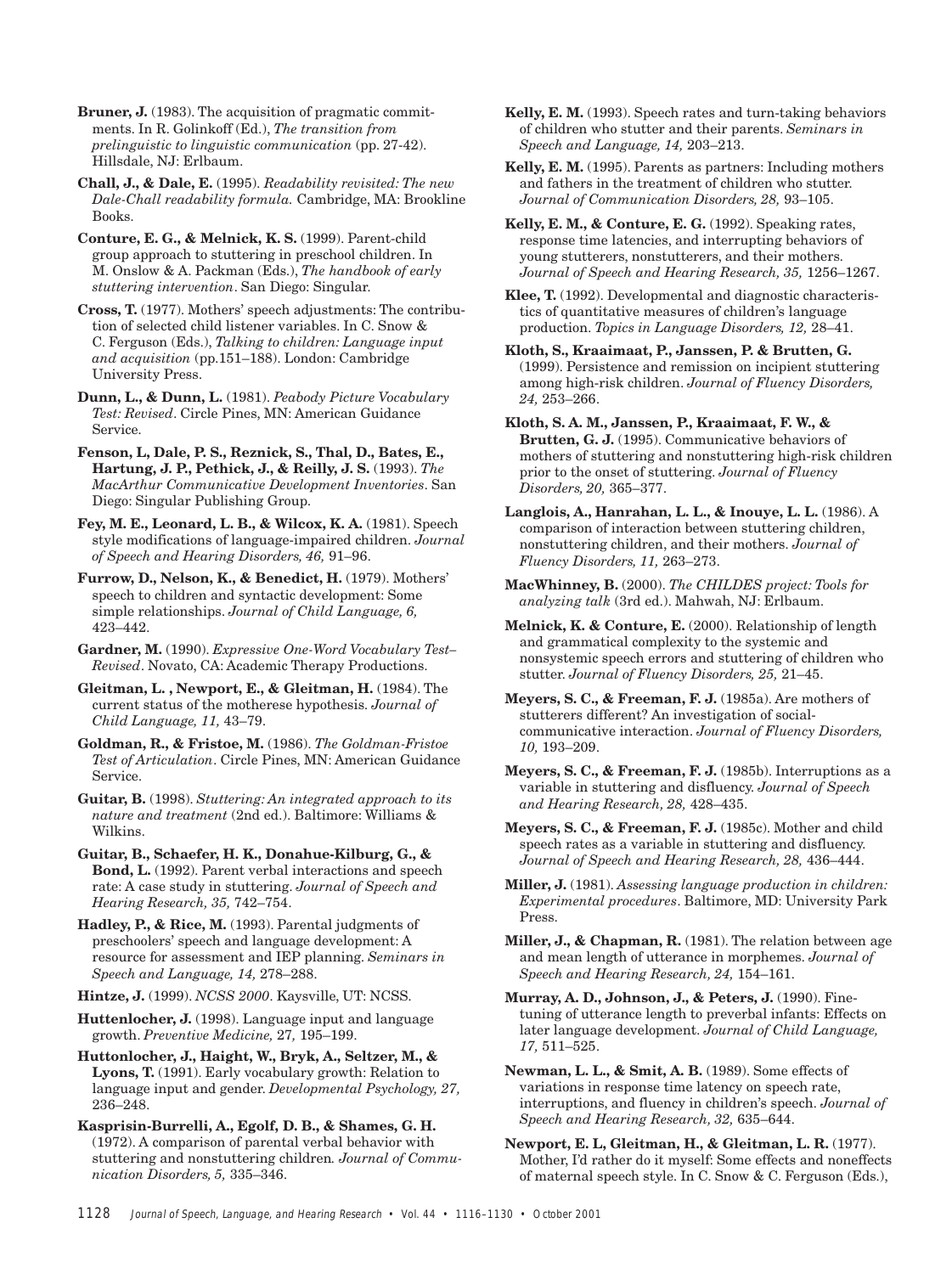*Talking to children: Language input and acquisition* (pp. 109–150). Cambridge, U.K.: Cambridge University Press.

**Nippold, M. A.** (1990). Concomitant speech and language disorders in stuttering children: A critique of the literature. *Journal of Speech and Hearing Disorders, 55,* 51–60.

**Nippold, M. A., & Rudzinski, M.** (1995). Parents' speech and children's stuttering: A critique of the literature. *Journal of Speech and Hearing Research, 38,* 978–989.

**Rondal, J. A.** (1985). *Adult-child interaction and the process of language acquisition*. New York: Praeger.

**Rustin, L., & Cook, F.** (1995). Parental involvement in the treatment of stuttering. *Language, Speech, and Hearing Services in Schools, 26,* 127–137.

**Sachs, J., & Devin, J.** (1976). Young children's use of ageappropriate speech styles in social interaction and roleplaying. *Journal of Child Language, 3,* 81–98.

**Schulze, H., & Johannsen, H. S.** (1991). Importance of parent-child interactions in the genesis of stuttering. *Folia Phoniatrica, 43,* 133–143.

**Schwartz, H. D., & Conture, E. G.** (1988). Subgrouping young stutterers: Preliminary behavioral observations. *Journal of Speech and Hearing Research, 35,* 333–342.

**Shapiro, D.** (1999). *Stuttering intervention*. Austin, TX: Pro-Ed.

**Snow, C.** (1972). Mothers' speech to children learning language. *Child Development, 43,* 549–565.

**Snow, C.** (1977). Mothers' speech research: From input to interaction. In C. Snow & C. Ferguson (Eds.), *Talking to children: Language input and acquisition* (pp. 31–50). London: Cambridge University Press.

**Snow, C.** (1986). Conversations with children. In P. Fletcher & M. Garman (Eds.), *Language acquisition: Studies in first language development* (pp. 69–89). London: Cambridge University Press.

**Sokolov, J. L., & Snow, C. E.** (Eds.). (1994). *Handbook of research in language development using CHILDES.* Hillsdale, NJ: Lawrence Erlbaum Associates.

**Starkweather, C. W., & Gottwald, S.** (1990). The demands and capacities model II: Clinical implications. *Journal of Fluency Disorders, 15,* 143–157.

**Starkweather, C. W., Gottwald, S., & Halfond, M.** (1990). *Stuttering prevention: A clinical method*. Englewood Cliffs, NJ: Prentice-Hall.

**Stephenson-Opsal, D., & Bernstein Ratner, N.** (1988). Maternal speech rate modification and childhood stuttering. *Journal of Fluency Disorders, 13,* 49–56.

**Stuttering Foundation of America.** (1993). *Stuttering and your child* (video). Memphis, TN: Author.

**Templin, M.** (1957). *Certain language skills in children: Their development and interrelationships*. Minneapolis: University of Minnesota Press.

**Van Riper, C.** (1973). *The nature of stuttering*. Englewood Cliffs, NJ: Prentice-Hall.

**Wall, M., & Myers, F.** (1995). *Clinical management of childhood stuttering* (2nd ed.). Austin, TX: Pro-Ed.

**Watkins, R. B., Kelly, D. J., Harbers, H. M., & Hollis, W.** (1995). Measuring children's lexical diversity: Differentiating typical and impaired language learners. *Journal of Speech and Hearing Research, 38,* 1349–1355.

**Watkins, R.V., & Yairi, E.** (1997). Language production abilities of children whose stuttering persisted or recovered. *Journal of Speech, Language, and Hearing Research, 40,* 385–399.

**Weiss, A. L., & Zebrowski, P. M.** (1991). Patterns of assertiveness and responsiveness in parental interactions with stuttering and fluent children. *Journal of Fluency Disorders, 16,* 125–141.

**Wiig, E., Secord, W., & Semel, E.** (1992). *Clinical Evaluation of Language Fundamentals–Preschool*. San Antonio, TX: Psychological Corporation.

**Wilkenfeld, J., & Curlee, R.** (1997). The relative effects of questions and comments on children's stuttering. *American Journal of Speech-Language Pathology, 6,* 79–89.

Yairi, E. (1997). Home environment and parent-child interaction in childhood stuttering. In R. F. Curlee & G. M. Siegel (Eds.), *Nature and treatment of stuttering: New directions* (pp. 24–48). Needham Heights, MA: Allyn & Bacon.

**Yaruss, J. S., & Conture, E. G.** (1995). Mother and child speaking rates and utterance lengths in adjacent fluent utterances: Preliminary observations. *Journal of Fluency Disorders, 20,* 257–278.

Received July 5, 2000

Accepted May 3, 2001

DOI: 10.1044/1092-4388(2001/088)

Contact author: Nan Bernstein Ratner, PhD, Department of Hearing and Speech Sciences, The University of Maryland, College Park, MD 20742. E-mail: nratner@hesp.umd.edu